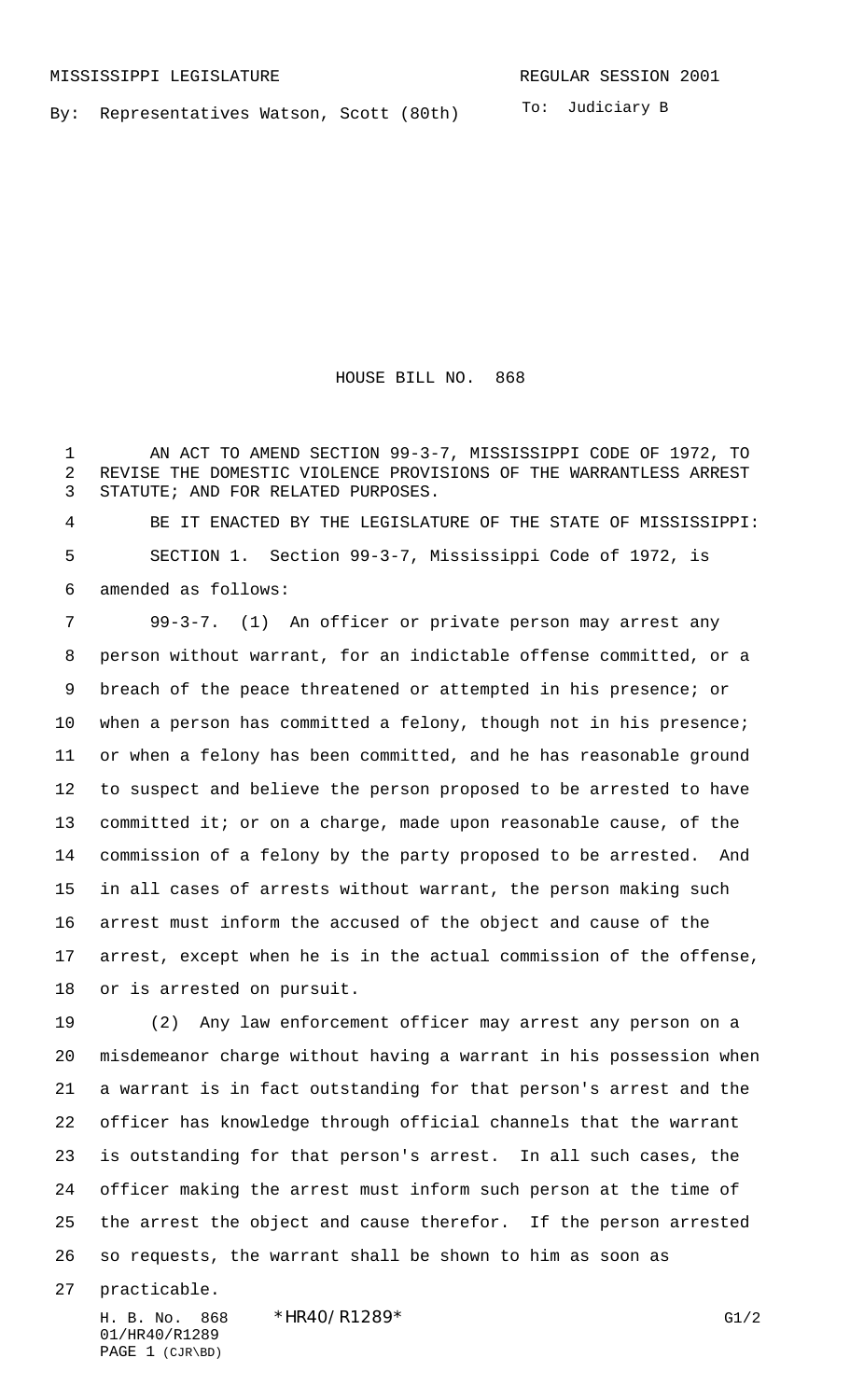(3) (a) Any law enforcement officer shall arrest a person with or without a warrant when he has probable cause to believe that the person has, within twenty-four (24) hours of such arrest, knowingly committed a misdemeanor which is an act of domestic violence or knowingly violated provisions of an ex parte protective order, protective order after hearing or court-approved consent agreement entered by a chancery, county, justice or municipal court pursuant to the Protection from Domestic Abuse Law, Sections 93-21-1 through 93-21-29, Mississippi Code of 1972, or a restraining order entered by a foreign court of competent jurisdiction to protect an applicant from domestic violence as defined by Section 97-3-7 that require such person to absent himself from a particular geographic area, or prohibit such person from being within a specified distance of another person or persons.

 (b) If a law enforcement officer has probable cause to believe that two (2) or more persons committed a misdemeanor which is an act of domestic violence, or if two (2) or more persons make a complaint to the officer, the officer shall attempt to determine who was the principal aggressor. The officer shall presume that arrest is not the appropriate response for the person or persons who were not the principal aggressor. If the officer believes that all parties are equally responsible, the officer shall exercise such officer's best judgment in determining probable cause. (c) To determine who is the principal aggressor, the officer shall consider the following factors, although such consideration is not limited to these factors: (i) The history of domestic abuse between the parties; (ii) The relative severity of the injuries inflicted on each person;

H. B. No. 868 \*HR40/R1289\* 01/HR40/R1289 PAGE 2 (CJR\BD)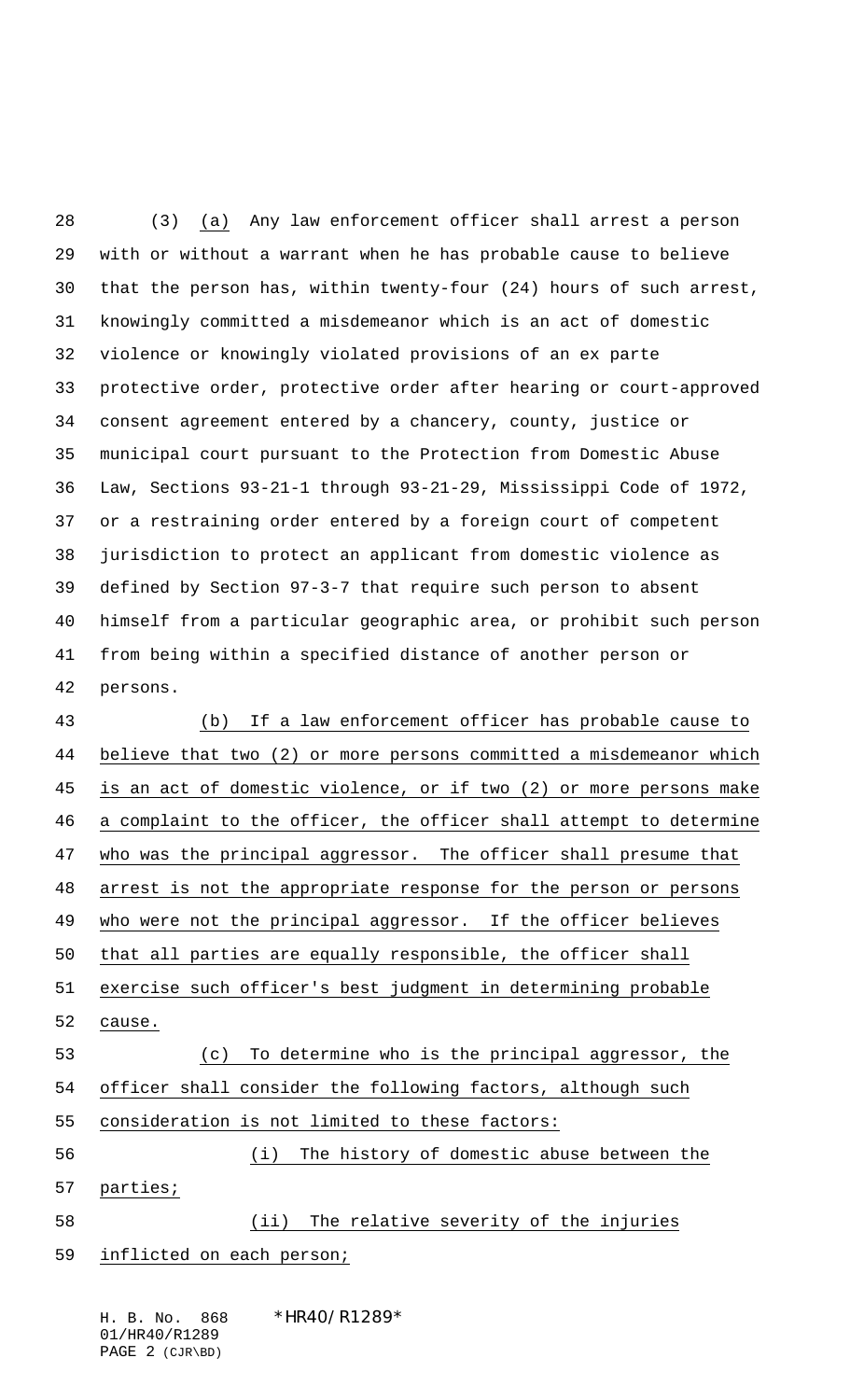(iii) Evidence from the persons involved in the domestic abuse; (iv) The likelihood of future injury to each person; (v) Whether one (1) of the persons acted in self-defense; and (vi) Evidence from witnesses of the domestic violence. (d) A law enforcement officer shall not: (i) Threaten, suggest or otherwise indicate the possible arrest of all parties to discourage future requests for intervention by law enforcement personnel; or 72 (ii) Base the decision of whether to arrest on: 1. The consent or request of the victim; or 2. The officer's perception of the willingness of the victim or of a witness to the domestic abuse to testify or participate in a judicial proceeding. (4) (a) Any person authorized by a court of law to supervise or monitor a convicted offender who is under an intensive supervision program may arrest the offender when the offender is in violation of the terms or conditions of the intensive supervision program, without having a warrant, provided that the person making the arrest has been trained at the Law Enforcement Officers Training Academy established under Section 45-5-1 et seq. or at a course approved by the Board on Law Enforcement Officer Standards and Training. (b) For the purposes of this subsection, the term "intensive supervision program" means an intensive supervision program of the Department of Corrections as described in Section 47-5-1001 et seq., or any similar program authorized by a court for offenders who are not under jurisdiction of the Department of Corrections.

H. B. No. 868 \*HR40/R1289\* 01/HR40/R1289 PAGE 3 (CJR\BD)